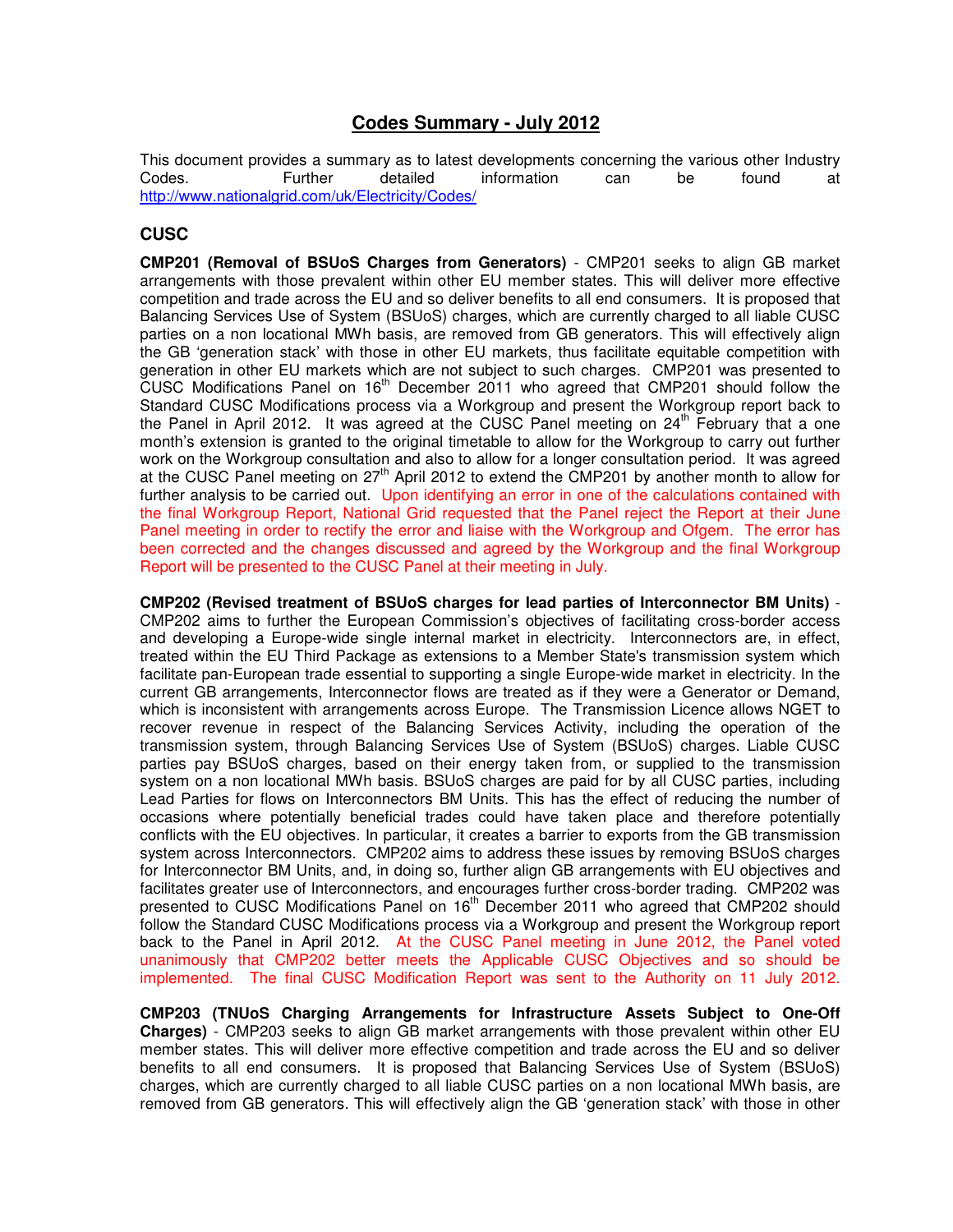EU markets, thus facilitate equitable competition with generation in other EU markets which are not subject to such charges. There should be no adverse effects for GB end consumers, subject to implementation taking account of existing contractual commitments. Aligning the GB market arrangements with other member states better facilitates an efficient functioning internal market in electricity. To that end, GB consumers will benefit from more competitive arrangements delivered through a wider fully functioning competitive market in generation. CMP203 was presented to CUSC Modifications Panel on  $16<sup>th</sup>$  December 2011 who agreed that CMP203 should follow the Standard CUSC Modifications process via a Workgroup and present the Workgroup report back to the Panel in April 2012. The CUSC Panel agreed to a 1 month extension for CMP203. CMP203 Workgroup presented to the CUSC Panel members and it was agreed for CMP203 to proceed to the Code Administrator stage. The Panel is due to vote on CMP203 at its meeting in July and the final CUSC Modification Report is due to be sent to the Authority on 13 August 2012.

**CMP206 (Requirement for National Grid Electricity Transmission to provide and update year ahead TNUos forecasts) -** CMP206 Modification Proposal seeks a requirement for National Grid Electricity Transmission (NGET) to publish a year ahead forecast of Transmission Network Use of System (TNUoS) charges. The forecasts would also be updated at regular intervals during the year (for example every three months) and would be specified to the same level of detail as current notifications of final tariff charges. For example, forecasts of 2013-14 TNUoS charges would be published, say, in May, August and November of 2012 and February in 2013. CMP206 was presented to CUSC Modifications Panel on 30<sup>th</sup> March 2012 and the CUSC Modifications Panel agreed that CMP206 should proceed to Workgroup. The Workgroup Report will be presented to the CUSC Panel on 31<sup>st</sup> August 2012. CMP206 is progressing through the agreed timetable.

**CMP207 (Limit increases to TNUos tariffs to 20% in any one year) -** CMP207 Modification Proposal proposes that National Grid Electricity Transmission (NGET) to limit changes to Transmission Network Use of System (TNUoS) charges so that no element of the charges will increase by more than 20% in any one year. The proposal seeks to reallocate the recovery of allowed revenue within year where tariffs would otherwise rise by more than 20%. The tariff increase would be limited to 20% in any one year, and any changes required more than that amount would be thereby phased in. CMP207 was presented to CUSC Modifications Panel on 30<sup>th</sup> March 2012. The Panel agreed that CMP207 is a methodology change and that it should not be treated as Self-governance. The CUSC Panel agreed that CMP207 should not be exempted from the ongoing electricity transmission charging Significant Code Review. The Authority agreed to confirm its position on this to the CUSC Panel. The Authority ruled that CMP207 should be progressed through the standard CUSC Modifications process unless a direction is issued to the contrary. Therefore CMP207 will proceed to a Workgroup with the Workgroup Report due to be presented to the Panel on 31<sup>st</sup> August 2012. At their meeting in June, the CUSC Panel agreed to a 1 month extension to allow for a further Workgroup meeting. The Workgroup Report is now due to be presented to the Panel on 28 September 2012.

**CMP208 (Requirement for National Grid Electricity Transmission to provide and update forecasts of BSUoS charges each month) -** CMP208 Modification Proposal proposes that National Grid Electricity Transmission (NGET) publish a current year forecast and a year-ahead forecast of Balancing Services Use of System (BSUoS) charges. It would also require that the forecasts be updated on a monthly basis during the year and that they should be in a prescribed format with commentary posted on the National Grid website. CMP208 was presented to CUSC Modifications Panel on 30<sup>th</sup> March 2012 and the CUSC Modifications Panel agreed that CMP208 should proceed to Workgroup. The Workgroup Report will be presented to the CUSC Panel on  $31<sup>st</sup>$  August 2012. CMP208 is progressing through the agreed timetable.

**CMP209 (All suppliers' submitted forecast demand to be export (Charging Methodology Modification Proposal)** - CMP209 seeks to allow supplier to submit a negative demand forecast for the year and receive the embedded benefit payments on a monthly basis within year. Suppliers who net export do not receive these benefits until the annual reconciliation which can be up to 7 months after TRIAD periods for HH sites and 15 months for NHH. CMP209 proposes to correct this disparity.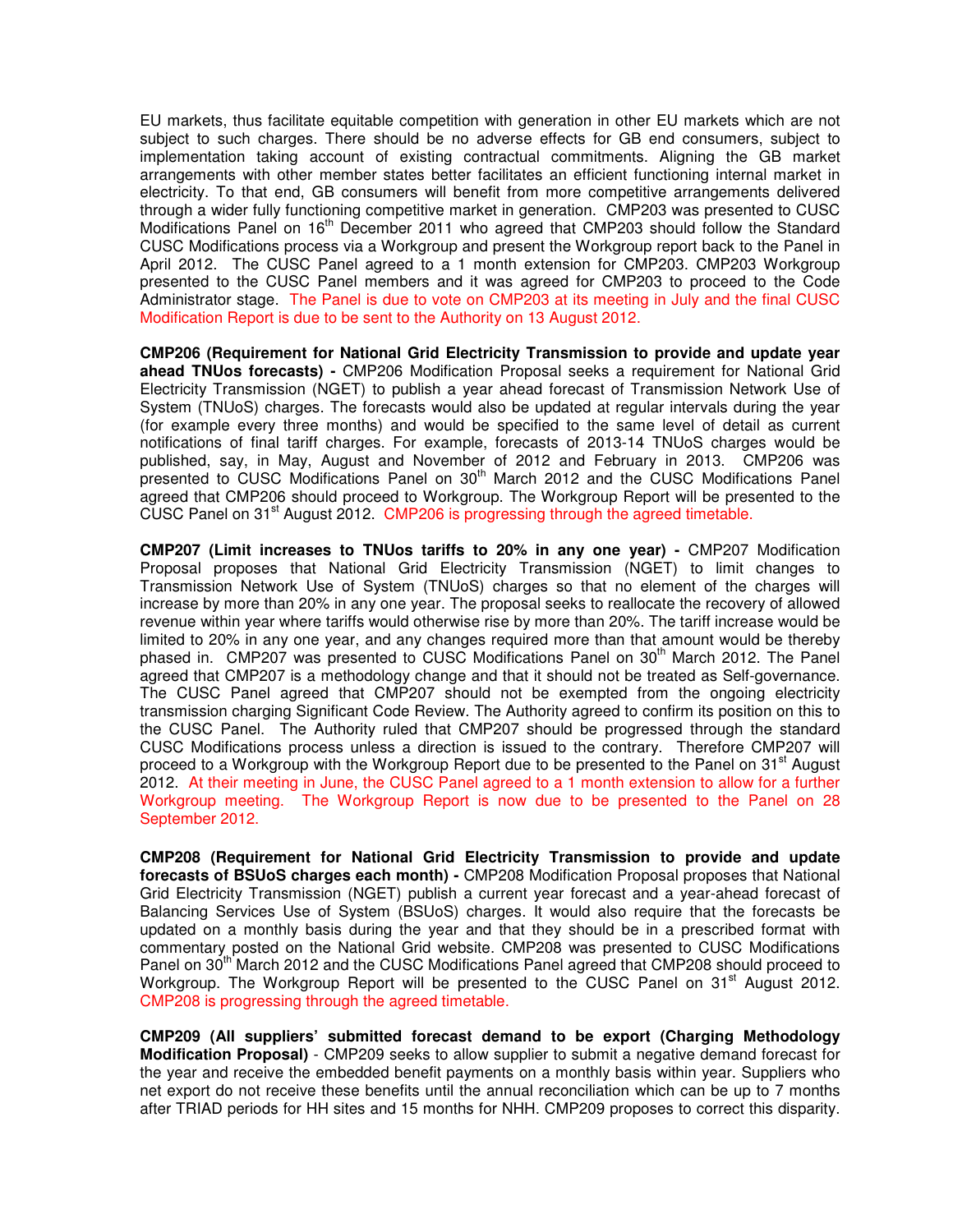CMP209 was presented to CUSC Modifications Panel on 30<sup>th</sup> April 2012 and the CUSC Modifications Panel agreed that CMP209 should proceed to Workgroup. The Workgroup Report will be presented to the CUSC Panel on  $28<sup>th</sup>$  September 2012. CMP209 is progressing through the agreed timetable.

**CMP210 (All suppliers' submitted forecast demand to be export (CUSC Modification)** - CMP210 seeks to allow supplier to submit a negative demand forecast for the year and receive the embedded benefit payments on a monthly basis within year. Suppliers who net export do not receive these benefits until the annual reconciliation which can be up to 7 months after TRIAD periods for HH sites and 15 months for NHH. CMP210 proposes to correct this disparity. CMP210 was presented to CUSC Modifications Panel on 30<sup>th</sup> April 2012 and the CUSC Modifications Panel agreed that CMP210 should proceed to Workgroup. The Workgroup Report will be presented to the CUSC Panel on  $28<sup>th</sup>$  September 2012. CMP210 is progressing through the agreed timetable.

**CMP211 (Alignment of CUSC compensation arrangements for across different interruption types).** CMP211 seeks to align the compensation arrangements for CAP48 and CAP144 following discussions at the Balancing Services Standing Group (BSSG) in order to treat parties fairly and consistently. CMP211 was raised by National Grid at the June CUSC Panel meeting where the Panel to agreed for it to progress to a Workgroup through the Self-governance route and to report back to the October Panel.

CMP212 (Setting limits for claims: submission, validation and minimum financial threshold values in relation to relevant interruptions). CMP212 also follows discussions held through the BSSG and seeks to adjust the administrative arrangements with regard to dealing with claims, such as timescales and levels of claim values. CMP212 was raised by National Grid at the June CUSC Panel meeting where the Panel to agreed for it to progress to a Workgroup through the Self-governance route. It was agreed to hold this Workgroup back to back with CMP211 and to report back to the October Panel.

CMP213 – (Project TransmiT TNUoS Developments). CMP213 was raised by National Grid as a result of the direction to NGET by the Authority following their Significant Code Review on electricity transmission charging arrangements. CMP213 is made up of three main elements: Network Capacity Sharing, Inclusion of HVDC in the charging calculation, and Inclusion of islands links into the charging methodology. The Panel agreed for CMP213 to progress to a Workgroup through the standard route and to report back to the December 2012 CUSC Panel as it was felt that a minimum of 6 months would be required for the Workgroup phase. The first Workgroup meeting was held on 10 July 2012.

## **Grid Code**

The most recent meeting of the Grid Code Review Panel was held on 18<sup>th</sup> July 2012. The next GCRP will take place on  $19<sup>th</sup>$  September 2012.

## **Consultations & Reports to the Authority**

## **2010**

## **A/10 (Generator Compliance)**

The original Consultation was published in 2010 and a significant number of revisions made to the proposals as a result. Consequently, a Further Consultation for A/10 was published in February 2011 which closed on  $8<sup>th</sup>$  April 2011 with ten responses which, in general, supported the proposals in their new form. The Final Authority Report has been submitted and Ofgem have provided comments on the Report which National Grid is now addressing. Once A/10 has been approved, NGET will raise associated STC Amendment Proposals.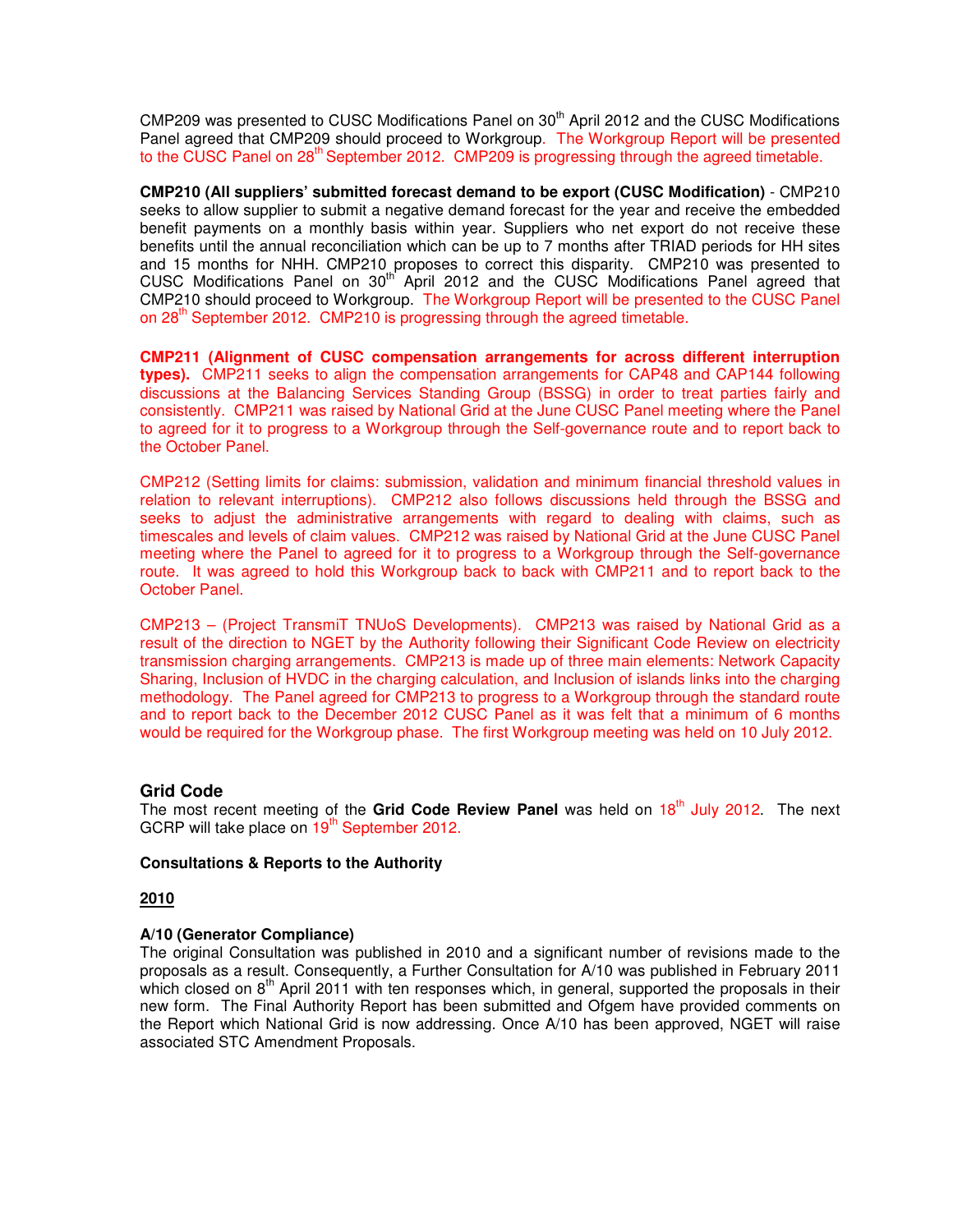## **B/10 (Record of Inter-system Safety Precautions (RISSP))**

Consultation published on the 2nd February 2010, responses were requested by the 30<sup>th</sup> March 2010. Five responses have been received and a Report to the Authority has been submitted for a decision. Ofgem have raised a couple of questions relating to B/10 and NGET is currently working on resolving these queries before resubmitting a report to the Authority.

## **2011**

## **C/11 (BM Unit Data from Intermittent Generation)**

C/11 proposes to amend the definitions of Output Useable (OU) and Physical Notification (PN) within the Grid Code, along with changes to the obligation to follow PNs. The objective of these changes is to improve clarity with regard to data provided by Generating Units powered by Intermittent Power Sources. This Industry Consultation was published on 18<sup>th</sup> May 2011 with responses requested by 16<sup>th</sup> June 2011. Six responses were received and following discussion at the September 2011 GCRP, an additional Working Group meeting was held in November to discuss further refinements of the proposals. A revised Workgroup Report and further Industry Consultation are being drafted.

## **2012**

## **A/12 (Information Required to Evaluate Sub-Synchronous Resonance)**

Proposes changes to facilitate the exchange of information required to evaluate and, if necessary, mitigate the risk of Sub-Synchronous phenomena such as Sub-Synchronous Resonance on the Transmission System. The Industry Consultation closed on  $26<sup>th</sup>$  March 2012 and 5 responses were received. National Grid is considering some possible issues identified in the consultation responses. Once these are resolved, National Grid will submit a Report to the Authority.

## **B/12 (Formalising Two Shifting Limit and other parameters)**

This consultation has been published by the Electricity Balancing System Group and is seeking views on modifications to the Grid Code to make Two Shifting Limit and certain items of Other Relevant Data (Grid Code BC1.4.2(f)) formal parameters. The consultation opened on  $16<sup>th</sup>$  March 2012 and responses are requested by 24<sup>th</sup> April 2012. Consultation closed with 9 responses received. The EBSG have submitted a workgroup report on TSL to the GCRP panel who met on the 18<sup>th</sup> July. As the issues surrounding TSL were originally raised by Eggborough, National Grid has organised a meeting with Eggborough on 26 July 2012 to discuss their issues and try to develop a pragmatic way forward.

## **C/12 (Safety Management of Three Position GIS Earth Switches)**

C/12 seeks to modify the Grid Code to permit the option of Earthing before Points of Isolation have been established, in the England & Wales Transmission area, to reflect the design changes in Three Position Gas Insulated Switchgear Earth Switches. National Grid has published the Industry Consultation and responses are requested by the  $4<sup>th</sup>$  July 2012. The consultation closed with three responses received.

## **Working Groups**

## **Frequency Response Working Group**

The BSSG Working Group was established to assess the technical and commercial aspects of frequency response for current and future generation mix and new technologies. The working group is to assess the existing Grid Code obligations for appropriateness for the current environment. At the last Working Group meeting (15<sup>th</sup> Oct) it was proposed that a technical sub group was established to determine total system requirements for both inertia and response. The sub group held its first meeting on 15<sup>th</sup> November 2010. The sub-group has now concluded and submitted their report to the Frequency Response Working Group. The Working Group is currently drafting the Workgroup Consultation. The previous meeting was held on  $5<sup>th</sup>$  April 2012. The workgroup report is currently being finalised.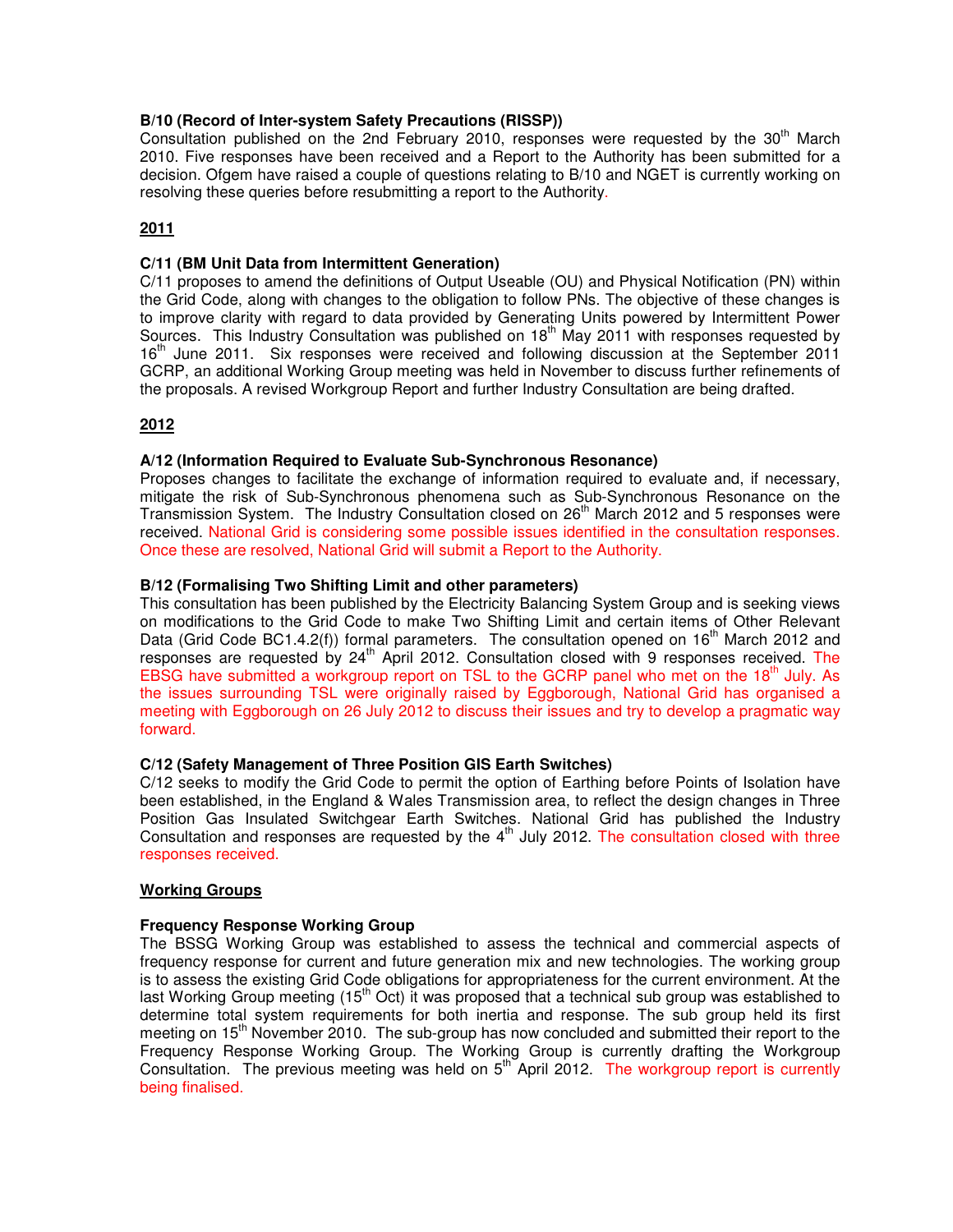#### **Maintenance Standards (CC.7.7)**

The scope of this group is limited to a review of Grid Code obligation CC.7.7 and Maintenance Standards. The Working Group would be tasked with assessing the current industry codes associated with the notification of Scottish and Offshore generators and Scottish Distribution Network Operators in relation to changes of system fault levels. The intention is to afford these Users with a similar notification and protection as given to Users connected in England and Wales. The last meeting took place on 31<sup>st</sup> October 2011 and a Workgroup report has been submitted to January 2012 GCRP. The Workgroup Report makes reference to the STC Committee needing to review some of the processes in the STC and STCPs in relation to notification of Users being affected by other User works or Transmission Owner works. At the January 2012 GCRP it was agreed to extend the Terms of Reference to address an issue identified by Workgroup members that was not part of the original scope. A workgroup meeting took place on the  $18<sup>th</sup>$  April 2012. The workgroup report has been submitted to the July GCRP and if approved, a consultation will follow.

#### **BMU Configurations Offshore**

This purpose of this group is to look at development of standard BMU Configuration diagrams for offshore Power Park Modules. The Working Group will assess the current industry code requirements for the relevant reporting of such data, determine what the System Operator requires and consequently develop code modifications for the provision of such information. The last meeting took place on  $14<sup>th</sup>$  February 2012 where it was agreed that the Workgroup Report would be drafted. No further meetings are anticipated.

#### **Electricity Balancing System Group (EBSG)**

The scope of this group is limited to that of the Electricity Balancing System, and the Balancing Mechanism and Ancillary Services data and instructions that it will support. The group will consider the changes requested by the industry in response to National Grid's consultations and also any changes that are offered as part of the standard vendor system. The group has established two subgroups EBSIT (focusing on IT issues) and EBSMSM (focussing on Multi Shaft modelling). The last EBSG meeting took place in on  $4<sup>th</sup>$  July 2012.